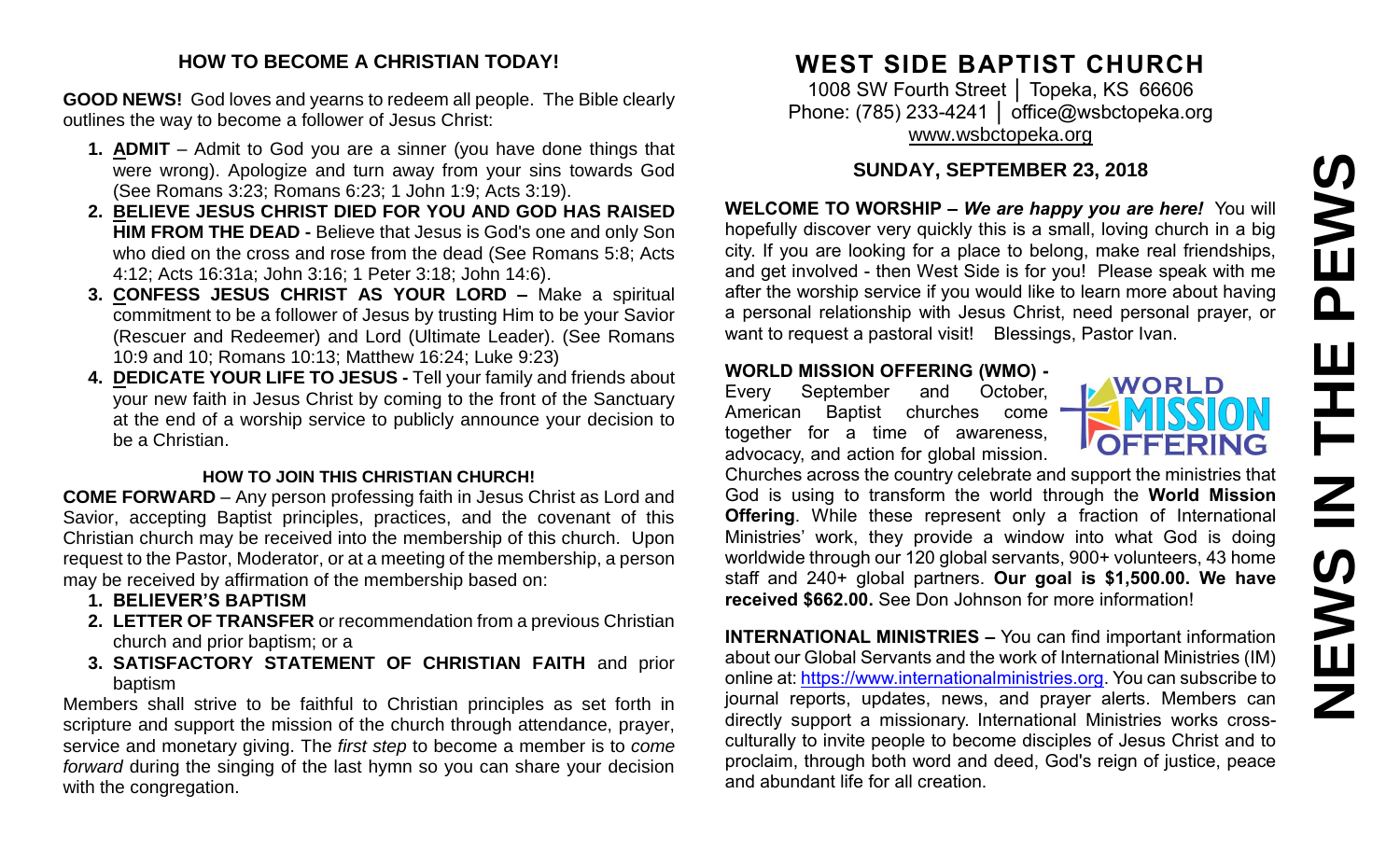**AGAPE BENEVOLENCE FUND** - Your neighbors and friends need your help! The Church receives financial donations overand-above our operating expenses to help members and neighbors in need with medicine, rent/mortgages, utilities, and water bills. Would you consider giving a gift to help our church



family and friends? Donations can be given on Sunday, mailed to the Church, or dropped off at the Church Office (M-F, 8 am to 4 pm). ~Pastor Ivan

**BABY CLOSET -** The Baby Closet received a donation from the Diaper Depot. Those items donated were several boxes of diapers, pull ups, and baby wipes. This donation was a big help to keep our diapers in stock. Community Action is now in charge of the Diaper Depot. We are so grateful to the Diaper Depot for their donation. ~ Pat Carreno

**BIBLE STUDY -** Come for the free one-hour small group study of the biblical book **"ACTS OF THE APOSTLES" on Wednesdays at 10:30 am in Holmer Hall**. The Bible study is taught start-to-finish ("Lectio continua"), no previous experience necessary. Bible studies are free and open to the public.

**CHOIR SEASON HAS BEGAN -** All who enjoy singing and have some available time to spend learning music on *Wednesday from 7:00 to 8:00 pm*, are invited to join the Choir. Contact Janet Nyfeler at (785) 281-9460 or [janetnyfeler@gmail.com.](mailto:janetnyfeler@gmail.com) We will visit about songs coming up and maybe even sing a few.

**ALMIRA COLLIER** - Received a phone call from Almira Collier. She was at Green Lake and has fallen down some stairs. She has a hair line fracture on the right side of her pelvic bone. She is in a lot of pain but in good spirits. She will be in a nursing home in Markesan, WI. for the next four weeks. Here is the address if you would like to send her a card.

Markesan Nursing Home 1130 N Margaret Street Markesan WI 53946 You may call her cell phone at (785) 213-7649.



# **WEEKLY CALENDAR**

#### **SUNDAY, SEPTEMBER 23**

| $8:30$ am  | Breakfast (FH)       |
|------------|----------------------|
| $9:15$ am  | <b>Sunday School</b> |
| $10:30$ am | Worship Service (S)  |

#### **MONDAY, SEPTEMBER 24**

| $9:00 - 10:00$ am | Music Committee Meeting (HH)              |
|-------------------|-------------------------------------------|
| $9:00 - 11:00$ am | <b>Baby Closet Ministry</b>               |
| $1:30 - 3:00$ pm  | <b>Bylaw Review Committee (HH)</b>        |
| $6:00 \text{ pm}$ | Daughters of the American Revolution (HH) |
| $6:00 - 9:00$ pm  | Capital City Men's Chorus (FH)            |

#### **TUESDAY, SEPTEMBER 25**

| $4:00 \text{ pm}$ | Funeral – Jimmie Rodgers @ Chapel Oaks |
|-------------------|----------------------------------------|
| 7:15 pm           | Outreach Committee Meeting (HH)        |

# **WEDNESDAY, SEPTEMBER 26**

| $10:30$ am       | Bible Study (HH)                          |
|------------------|-------------------------------------------|
| $3:30 - 5:30$ pm | Fruit & Vegetable Food Pantry (FH)        |
| $5:00 - 7:00$ pm | <b>Baby Closet Ministry</b>               |
| $5:30 - 6:00$ pm | Supper (FH)                               |
| $6:00 - 7:00$ pm | WWW Bible Club and Adult Bible Study (HH) |
| $7:00 - 8:00$ pm | Choir Practice (S)                        |
|                  |                                           |

#### **THURSDAY, SEPTEMBER 27**

| $1:00 - 3:00$ pm  | <b>Baby Closet</b>                  |
|-------------------|-------------------------------------|
| $6:30 \text{ pm}$ | Ward Meade Neighborhood Improvement |
|                   | Association Meeting (HH)            |

# **FRIDAY, SEPTEMBER 28**

# **SATURDAY, SEPTEMBER 29**

| $8:00$ am $-2:00$ pm | <b>Rummage Sale</b>               |
|----------------------|-----------------------------------|
| $8:00$ am $-2:00$ pm | <b>Youth Selling Funnel Cakes</b> |
| $1:00$ pm            | <b>Worship Team Practice</b>      |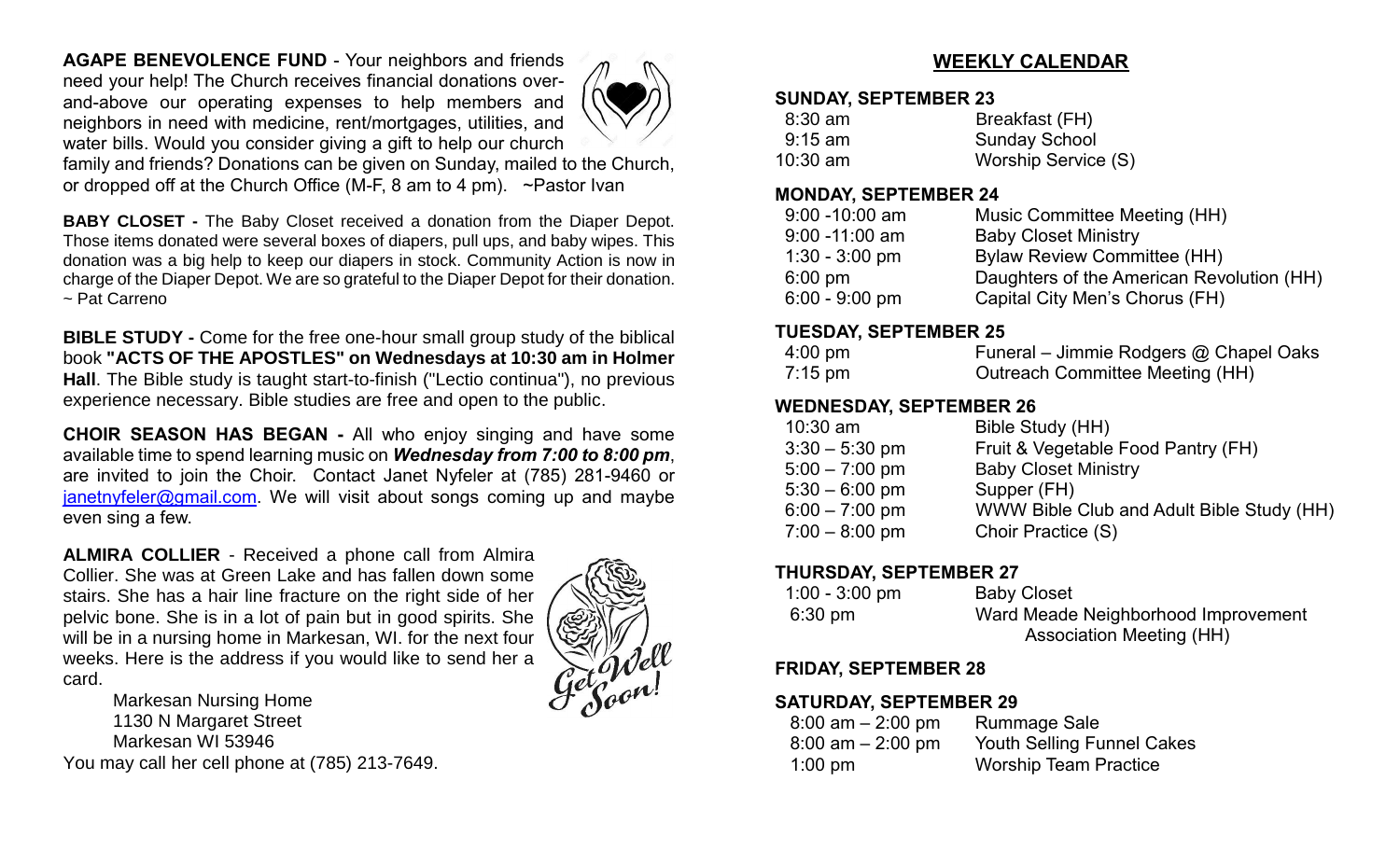# **IN OUR THOUGHTS AND PRAYERS**

Al Carpenter – Healing for health concerns Bradley Carpenter – Healing for health concerns Harry and Pat Carpenter – Healing for health concerns Pat Carreno – Healing for health concerns Esther Carrier – Healing for health concerns Almira Collier – Healing for health concerns (Markeson, WI) Shirley Dell – Healing for health concerns Karen Kirby – Healing for health concerns Reg Kirby – Healing for health concerns Ernie and Judy Longstaff – Healing for health concerns Hilda Lundgren – Healing for health concerns Nancy May – Healing for health concerns Cale Miller – Healing (Harry Carpenter's friend) Marie Merrifield – Healing for health concerns Rogene Moody – Healing for health concerns Don Morris – Healing for health concerns Ken Paslay – Healing for health concerns Edward Perkins – Healing for health concerns (Gardner, KS) Becky Poe – Healing for health concerns Jill Roesler – Healing for health concerns Keith Springer – Healing for health concerns (Marianne Spano's brother) Jay Stevenson – Healing for health concerns Lola Zab – Healing for health concerns (Marianne Spano's sister)

# **HOMEBOUND & CARE FACILITIES:**

\*June Cunningham –Brewster Place \*Etta Landis – Legend \*Helen Farrar – Plaza West Care Center \*Mae Martin – Plaza West \*Gerald Haney – \*Theo Penny – Lawrence \*Russ Hunter – \*Juanita Plankinton – \*Mary Lou Johnson – Aldersgate \*Hazel Smith-Tindall – \*Alice Kieffer – \* \*Reginald Kirby –

**DOORSTEP -** At the Coordinator's meeting we were given a list of items needed in the clothing room. Please help spread the word. Donations may be brought to Doorstep at 1119 SW 10<sup>th</sup> Avenue, Monday – Friday from 8am – 3pm.We ask that you do not leave donations outside the building when we are not open. These do not need to be new items, but gently used items.

- Bed Pillows
- Boys Socks & Underwear
- Girls Underwear
- King & Queen-sized sheet sets
- Maternity
- Men's Jeans All Sizes
- Men's Shirts T-shirts and button down
- Men's Shoes
- Men's Socks & Underwear
- Pots & Pans
- Women's Bras & Underwear
- Women's PJ's & Robes
- Young Boys Jeans

#### **FRUIT & VEGETABLE FOOD PANTRY –** Free bread, fruits, and vegetables on **Wednesdays from 3:30 to 5:30 pm**, while supplies last. PROGRAM ELIGIBILITY: Households living in Topeka area (zip code 66601-66619). INCOME GUIDELINES: None. **ID REQUIRED:** Client must bring a PHOTO ID AND A PIECE OF US MAIL with client's name and





**HARVESTER:**